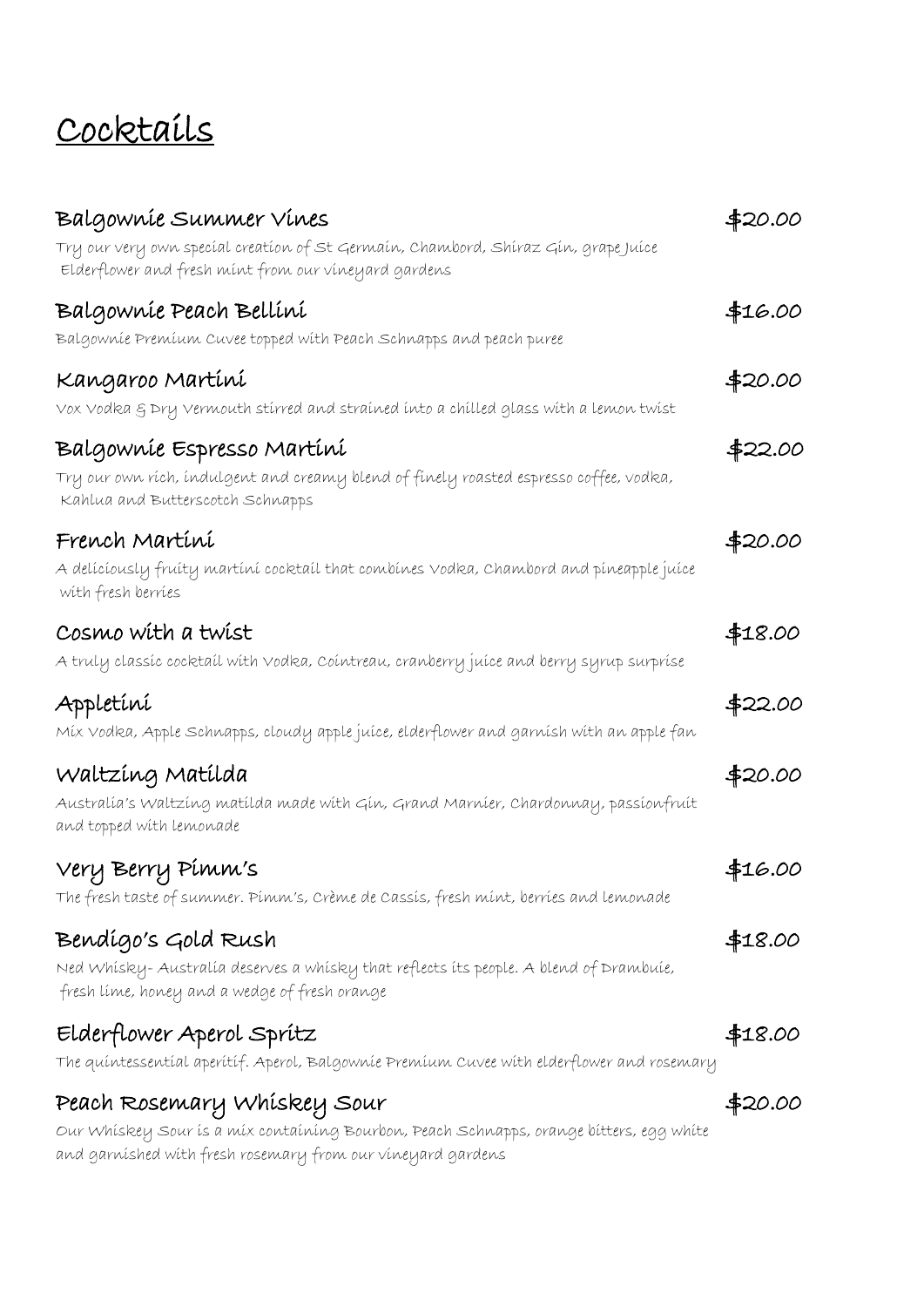### Beers

| Bendígo Draught                 | \$9.50  |
|---------------------------------|---------|
| Brookes Pale Ale                | \$9.50  |
| Mountaín Goat Organíc Steam Ale | \$9.00  |
| Brookvale Union Ginger Beer     | \$10.00 |
| <u>Draught Beer</u>             |         |
| Matílda Bay "Owl"               | \$8.00  |
| 4 Pines Pacific Ale             | \$7.50  |
| <u>Cíder</u>                    |         |
| Harcourts Apple                 | \$14.00 |
| Harcourts Pear                  | \$14.00 |
| <u>Sherry</u>                   |         |
| Wynns Coonawarra Pedro Xímenez  | \$15.00 |
| <u>Aperítífs</u>                |         |
| Camparí                         | \$10.00 |
| Aperol                          | \$10.00 |
| Pernod                          | \$14.00 |
| Rícard                          | \$14.00 |
| OUZO                            | \$12.00 |
| Cínzano Blanco / Rosso          | \$9.00  |
| <u>Gins</u>                     |         |
| Anímus 'Macedon' Dry Gín        | \$14.00 |
| Anímus 'Ambrosían' Gín          | \$16.00 |
| 4 Píllars "Bloody" Shíraz Gín   | \$14.00 |
| Tanqueray Dry                   | \$12.00 |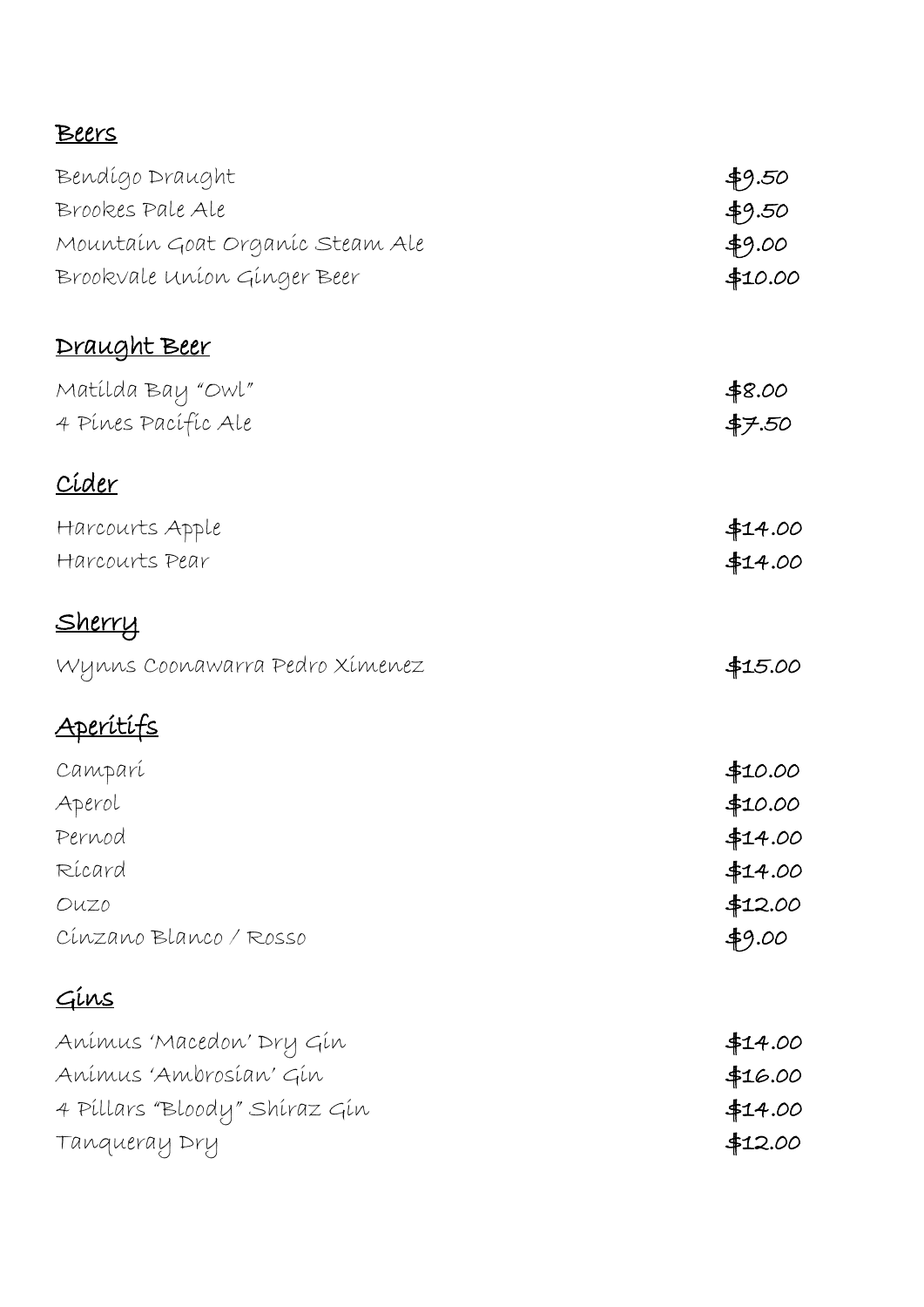## Vodkas

| 3608 'Ngambie' Vodka             | \$15.00 |
|----------------------------------|---------|
| Zubrowka Bíson Grass             | \$14.00 |
| Círoc                            | \$14.00 |
| Grey Goose La Citron             | \$14.00 |
| VOX                              | \$10.00 |
| <u>Rums</u>                      |         |
| Bacardí White Rum                | \$12.00 |
| Malíbu Caríbbean Rum             | \$10.00 |
| Bundaberg UP Rum                 | \$12.00 |
| Appleton Estate Jamaícan Rum     | \$14.00 |
| <u>Cognacs</u>                   |         |
| St Remy                          | \$12.00 |
| Courvoisier VSOP                 | \$14.00 |
| Tesseron Lot 90 XO Cognac        | \$22.00 |
| Hennessy XO                      | \$28.00 |
| <u>Bourbon &amp; Rye Whiskys</u> |         |
| Jím Beam Bourbon Whísky          | \$12.00 |
| Jack Daníels Bourbon Whísky      | \$12.00 |
| Makers Mark Bourbon Whisky       | \$13.00 |
| Woodford Reserve Bourbon Whisky  | \$14.00 |
| Canadían Club Rye Whisky         | \$12.00 |
| <u>Whiskys</u>                   |         |
| Jameson Irísh Whískeµ            | \$12.00 |
| Johnnie Walker Red Label         | \$12.00 |
| Ned's Australían Whísky          | \$13.00 |
| Chívas Regal                     | \$13.00 |
| Dimples Whisky                   | \$14.00 |
| Suntory Tokí Japanese Whísky     | \$14.00 |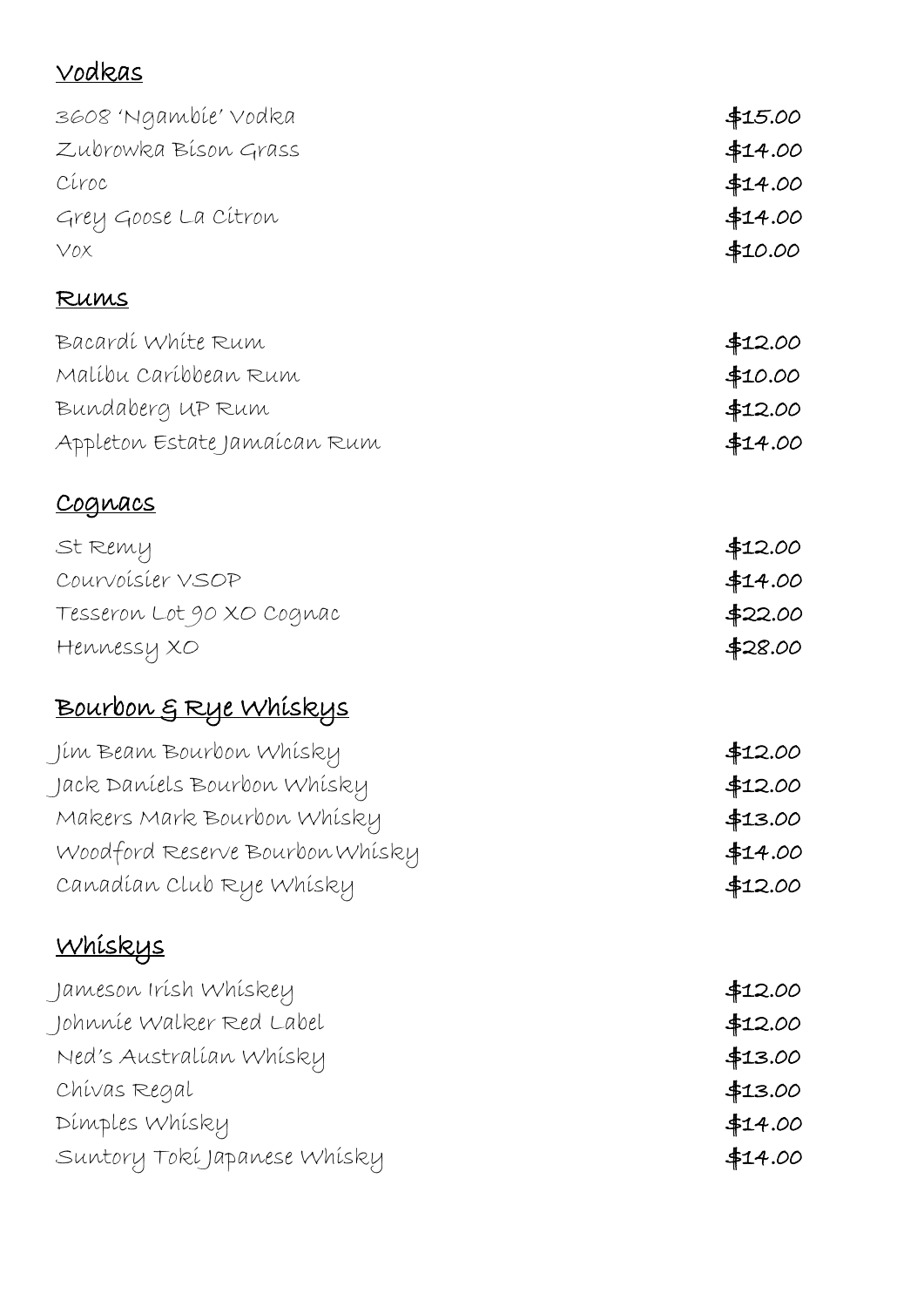# Single Malt Whiskys

| Glenfiddích 12 years old                   | \$15.00 |
|--------------------------------------------|---------|
| Laphroaíg 10 years old                     | \$15.00 |
| Talísker 10 years old                      | \$16.00 |
| <u>Tequila</u>                             |         |
| 1800 Reposado Tequíla                      | \$13.00 |
| Patron XO                                  | \$13.00 |
| Patron Silver                              | \$13.00 |
| Don Julio Blanco                           | \$14.00 |
| Líqueurs                                   |         |
| Baileys                                    | \$12.00 |
| Frangelico                                 | \$12.00 |
| Cointreau                                  | \$12.00 |
| Kahlua                                     | \$12.00 |
| Bilsons Coffee                             | \$12.00 |
| Peach Schnapps                             | \$9.00  |
| Apple Schnapps                             | 49.00   |
| Butterscotch Schnapps                      | 49.00   |
| Mídorí                                     | $*9.00$ |
| Chambord                                   | \$12.00 |
| Digestives                                 |         |
| Fernet Branca                              | \$13.00 |
| Averna Amaro                               | \$10.00 |
| Amaretto                                   | \$10.00 |
| Drambuíe                                   | \$12.00 |
| Grand Marnier                              | \$14.00 |
| Grappa Stravecchía                         | \$13.00 |
| Delord 1985 Bas Armígnac                   | \$16.00 |
| <u> Líqueur Coffees</u>                    |         |
| Baíleys, Irísh, French, Kentucky, Híghland | \$14.00 |